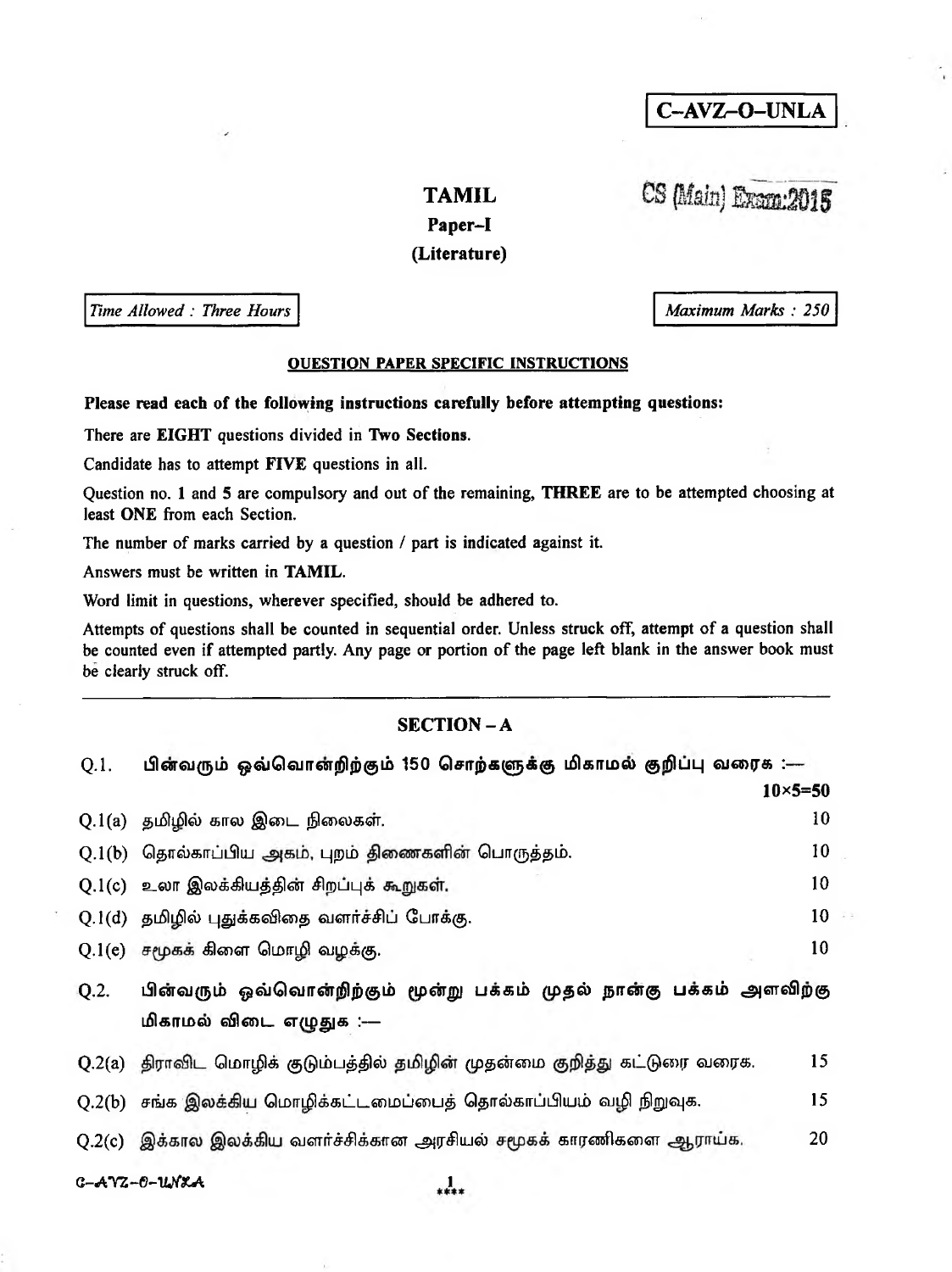| Q.3(a)       | 15<br>பல்லவர் காலத் தமிழ் மொழிநடை குறித்து கட்டுரை வரைக.                                                                                                            |  |  |
|--------------|---------------------------------------------------------------------------------------------------------------------------------------------------------------------|--|--|
| Q.3(b)       | 20<br>சங்க இலக்கியம் சமயச் சார்பற்றது என்னும் கருத்தைச்சீர்த்தூக்கி ஆய்க.                                                                                           |  |  |
| Q.3(c)       | 15<br>இக்கால இலக்கியத்தில் அரசியல் கொள்கைகளின் தாக்கங்களை ஆராய்க.                                                                                                   |  |  |
| Q.4.         | பின்வரும் ஒவ்வொன்றிற்கும் மூன்று பக்கம் முதல் நான்கு பக்கம் அளவிற்கு<br>மிகாமல் விடை எழுதுக :---                                                                    |  |  |
| Q.4(a)       | தமிழில் பேச்சு வழக்கும், எழத்து வழக்கும், ஓலிப்புமுறை, சொற்கள், தொடரியல்<br>நிலைகளில் வேறுபட்டுள்ள இரட்டை வழக்கு முறைகளுக்குரித்தான காரணிகளை<br>20<br>ஆய்ந்துரைக்க. |  |  |
| Q.4(b)<br>Ť. | 'சிலம்பும் மேகலையும் புரட்சிக் காப்பியங்கள்' இக்கருத்தின் வன்மை மென்மைகளை<br>15<br>விவரிக்க.                                                                        |  |  |
|              | $\rm Q$ :4(c) தமிழில் புதினங்கள் சமூக மாற்றங்களைப் புனைவதில் வெற்றி பெற்றுள்ளனவா? ஆராய்க.<br>15                                                                     |  |  |
|              | <b>SECTION-B</b>                                                                                                                                                    |  |  |
| Q.5.         | பின்வரும் ஒவ்வொன்றிற்கும் 150 சொற்களுக்கு மிகாமல் குறிப்பு வரைக :—                                                                                                  |  |  |
|              | $10\times 5 = 50$                                                                                                                                                   |  |  |
|              | 10<br>Q.5(a) தமிழில் குறியீட்டியல்.                                                                                                                                 |  |  |
|              | 10<br>Q.5(b) தமிழில் கதைப்பாடல்கள்.                                                                                                                                 |  |  |
|              | 10<br>Q.5(c) பழந்தமிழரின் வழிபாட்டு முறைகள்.                                                                                                                        |  |  |
| Q.5(d)       | 10<br>விடுகதைகளின் பண்பும்பயனும்.                                                                                                                                   |  |  |
| Q.5(e)       | 10<br>பல்லவர் காலக்கட்டடக் கலை.                                                                                                                                     |  |  |
| Q.6.         | பின்வரும் ஒவ்வொன்றிற்கும் மூன்று பக்கம் முதல் நான்கு பக்கம் அளவிற்கு<br>மிகாமல் விடை எழுதுக :—                                                                      |  |  |
| Q.6(a)       | இலக்கியத் திறனாய்வில் சமூகவியல் திறனாய்வின் தேவையும் பயனும் பற்றி விவாதிக்க.<br>15                                                                                  |  |  |
|              | Q.6(b) நாட்டுப்புறப் பழமொழிகள் வெளிப்படுத்தும் சமூகச் சிந்தனைகளைத் தெளிவு செய்க.<br>20<br>新闻题 以降数                                                                   |  |  |

Q.3. பின்வரும் ஒவ்வொன்றிற்கும் மூன்று பக்கம் முதல் நான்கு பக்கம் அளவிற்கு . மிகாமல் விடை எழுதுக :—

٠,

i.

 $C - A VZ - 0 - U_0 N Z A$ 

 $^{2}_{***}$